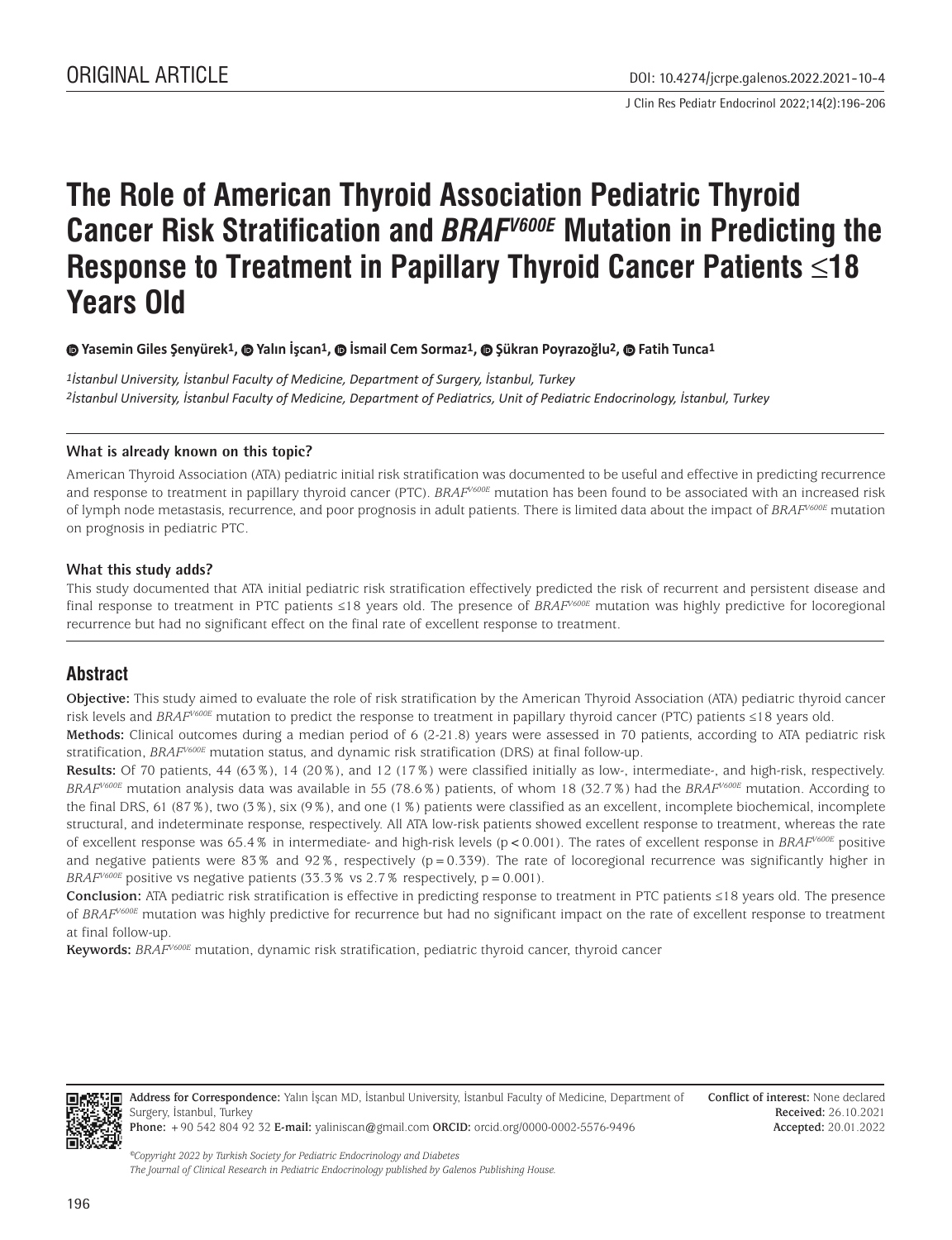## **Introduction**

Differentiated thyroid cancer (DTC) in pediatric and adolescent populations is uncommon, and constitutes approximately 2-4% of all pediatric malignancies (1,2). However, global trends in the incidence of thyroid cancer in children and adolescents showed rapid increases between 1998-2002 and 2008-2012 in almost all countries (3). Thyroid cancer is the most common endocrine malignancy in the 0-19 year age group (4). Papillary thyroid cancer (PTC) constitutes almost 90% of all thyroid carcinoma in this age group (5). The initial presentation, clinical course, and mortality of DTC in pediatric patients exhibit differences compared to adult patients. The rates of lymph node involvement, distant metastasis, and recurrence are much higher in pediatric and adolescent patients compared to adults, but the mortality rate at 20 years is less than 1% (6,7). The use of the American Joint Committee on Cancer/International Union Against Cancer (AJCC/UICC) TNM staging system is recommended for patients with DTC to predict disease-related mortality (8,9). The role of the AJCC/UICC TNM staging system to predict prognosis in pediatric DTC is limited due to the very low mortality rate (8). Considering the differences between adult and pediatric DTC, the American Thyroid Association (ATA) published Management Guidelines for Children with Thyroid Nodules and Differentiated Thyroid Cancer in 2015 (1). This guideline recommended initial postoperative stratification of pediatric PTC patients into low-, intermediate-, or high-risk levels to predict the patients at risk of persistent or recurrent cervical disease (1). ATA pediatric initial risk stratification was documented to be useful and effective in predicting recurrence in many studies (10,11,12,13,14). The dynamic risk stratification system (DRS), which was suggested to assess the response to therapy in DTC, has been validated in adult patients and has also been evaluated in pediatric DTC patients in some studies (12-20).

*BRAFV600E* mutation has been found to be associated with an increased risk of lymph node metastasis, recurrence, and poor prognosis in adult patients (21,22). *BRAFV600E* mutation status was incorporated into the ATA 2015 Modified Risk Stratification System for adult DTC patients and continuous risk scale for the assessment of structural recurrence risk to assist clinicians in proper risk stratification when mutation status data were available (8). There is limited data about the impact of *BRAFV600E* mutation on prognosis in pediatric PTC (23,24,25,26). There are some reasons for the limited data. The rate of *BRAFV600E* mutation is low in pediatric PTC compared to adults; it exhibits great differences according to the age of the patient and is very low in young patients (21,27). There is only one study in the literature that evaluated the correlation between *BRAFV600E* mutation status and ATA pediatric initial risk stratification. The authors detected no significant correlation between the *BRAFV600E* mutation status and ATA pediatric initial risk stratification (24). The impact of *BRAFV600E* mutation on response to treatment by DRS has not been previously investigated in pediatric PTC patients.

The aim of this study was to evaluate the role of ATA pediatric thyroid cancer risk stratification and *BRAFV600E* mutation status to predict the response to treatment in pediatric and adolescent PTC patients.

## **Methods**

A total of 119 patients ≤18 years old underwent thyroid surgery in the Division of Endocrine Surgery of Istanbul Faculty of Medicine, Department of General Surgery between 1995 and 2020. Of these 119 patients, 85 (71.4%) were treated for PTC. This retrospective study included 70 (82%) of the 85 patients in whom all clinicopathological and follow-up data were available. *BRAFV600E* mutation analysis was performed in 55 (78.6%) of 70 patients. Preoperative evaluation included thyroid hormone assay, neck ultrasonography (US), fine-needle aspiration biopsy (FNAB) of suspicious nodules, and FNAB or FNABthyroglobulin (Tg) washout of suspicious lymph nodes. The extent of initial thyroidectomy was either lobectomy or total thyroidectomy. Modified radical neck dissection (MRND) and therapeutic central neck dissection (TCND) were performed in patients with proven lateral neck metastasis. TCND was also performed in patients without lateral neck metastasis but with pre- or intra-operative evidence of clinically involved central lymph nodes. Routine prophylactic central neck dissection (PCND) was performed after 2010 in our institution in pediatric DTC patients.

Postoperative management of the patients was accomplished with a multidisciplinary approach, including the departments of pediatric endocrinology, nuclear medicine, and endocrine surgery. Stimulated Tg assay (sTg) and neck US was done 4-6 weeks after surgery in all patients. The patients were initially stratified as low- , intermediate-, and high-risk postoperatively, according to the ATA risk stratification system for pediatric and adolescent DTC patients. Postoperative radioactive iodine (RAI) treatment was performed in all ATA intermediateand high-risk patients. The decision to use RAI treatment in ATA low-risk patients was individualized according to the clinicopathological features and postoperative sTg and anti-Tg (anti-Tg) values. A whole-body scan (WBS) was obtained 1 week after RAI treatment. Thyroid-stimulating hormone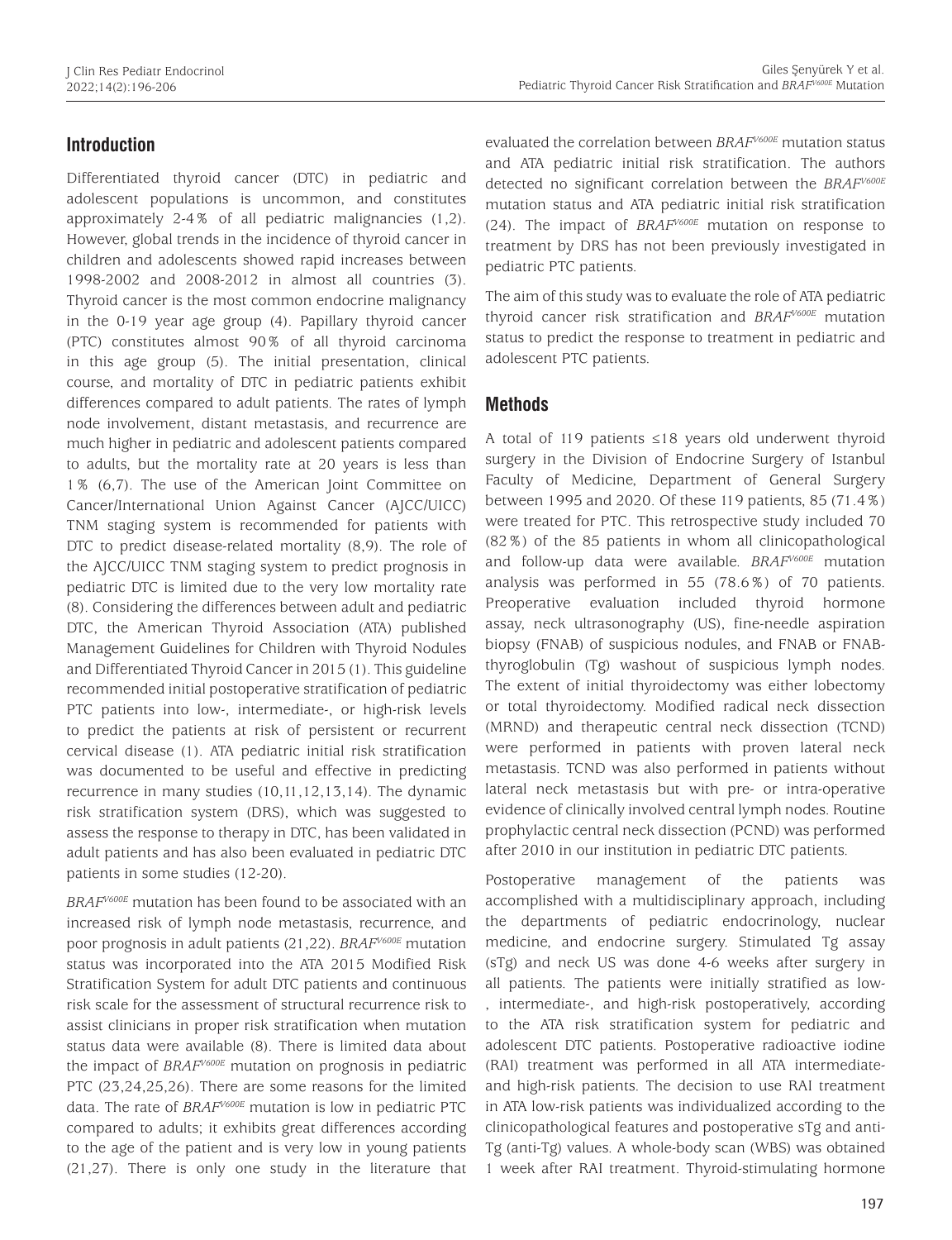(TSH) suppression treatment was given in all patients aiming to keep TSH levels lower than 0.1 mIU/L.

Neck US, either stimulated or nonstimulated Tg and anti-Tg assay were repeated every 6-12 months according to the clinical course and initial risk stratification. WBS with 2-5 mCi I<sup>131</sup> was performed 12 months after RAI treatment with concurrent measurement of sTg and anti-Tg in patients who received RAI treatment. The trend of serum anti-Tg levels was evaluated to manage the follow-up strategy in patients with positive Tg autoantibodies (TgAb). In patients with either detectable/rising levels of nonstimulated Tg or rising/ persistently high anti-Tg levels, diagnostic WBS and/or contrast-enhanced computerized tomography of neck and chest were performed when neck US was negative.

## *BRAFV600E* **Mutation Analysis**

*BRAFV600E* mutation analysis was performed in formalinfixed, paraffin-embedded thyroid tissue of thyroid tumor specimens. The QIAamp DNA tissue kit (Qiagen, Hilden, Germany) was used for genomic DNA preparation, following the manufacturer's instructions. *BRAFV600E* mutation was determined by pyrosequencing using the Qiagen PyroMark Q24 pyrosequencer (Qiagen, Venlo, Netherlands) according to the manufacturer's instructions, as has been reported previously (28).

#### **Definitions of Recurrence and Response to Treatment**

In patients who underwent total thyroidectomy, with or without RAI treatment, a disease-free state was defined as a nonstimulated Tg level <0.2 ng/mL or sTg <1 ng/mL (in the absence of TgAb) concurrent with negative imaging at any time during the follow-up. Recurrence was defined as the detection of biochemical or structural evidence of disease following any disease-free period.

The final response to treatment was evaluated at the time of the final follow-up. Patients were classified as an excellent, incomplete biochemical, incomplete structural, or indeterminate response to treatment according to the previously reported response to therapy definitions and based on initial treatment (15,16,17,18, 29).

In patients who underwent total thyroidectomy and RAI treatment, the excellent response was defined as nonstimulated Tg <  $0.2$  ng/mL or sTg < 1 ng/mL (in the absence of TgAb) and negative imaging. The incomplete biochemical response was defined as nonstimulated Tg >1 ng/mL or sTg >10 ng/mL and negative imaging. The indeterminate response was defined as nonstimulated Tg 0.2-1 ng/mL or sTg 1-10 ng/mL, or stable or declining anti-Tg levels and nonspecific imaging findings.

In patients who underwent thyroidectomy without RAI treatment, the excellent response was defined as nonstimulated Tg  $< 0.2$  ng/mL or sTg  $< 2$  ng/mL (in the absence of TgAb) and negative imaging. An incomplete biochemical response was defined as nonstimulated Tg >5 ng/mL or sTg >10 ng/mL, or rising Tg or anti-Tg levels over time and negative imaging. An indeterminate response was defined as nonstimulated Tg 0.2-5 ng/mL or sTg 2-10 ng/ mL, or stable or declining anti-Tg levels and nonspecific imaging findings.

In patients who underwent lobectomy, an excellent response was defined as nonstimulated Tg <30 ng/mL (in the absence of TgAb) and negative imaging. An incomplete biochemical response was defined as nonstimulated Tg >30 ng/mL or rising Tg or anti-Tg levels over time and negative imaging. An indeterminate response was defined as stable or declining anti-Tg levels or nonspecific imaging findings.

An incomplete structural response was defined as evidence of structural and functional disease with any Tg or anti-Tg level, regardless of the extent of initial treatment.

## **Evaluation of Outcomes**

Demographic data, clinicopathological features [history of irradiation, tumor size, subtypes of PTC, multifocality, lymphovascular invasion and extrathyroidal extension (ETE), and autoimmune thyroiditis], *BRAFV600E* mutation status, the extent of initial surgery, data related to RAI treatment, recurrence, and response to treatment were obtained. The clinicopathological features and clinical outcomes were assessed according to ATA risk levels and *BRAFV600E* mutation. The correlations between the clinicopathological features, ATA initial risk level, *BRAFV600E* mutation, and recurrence and final response to treatment were analyzed.

The study was approved by the Ethics Committee of İstanbul University Faculty of Medicine (approval number: 478485, date: 21.09.2021).

## **Statistical Analysis**

Continuous variables with normal distribution are reported as the mean $\pm$ standard deviation (SD), non normal distribution as median (range), and categorical variables as numbers and percentages. The Student's t-test or Mann-Whitney U test was used to compare the differences in continuous variables with normal or non-normal distribution, respectively. The chi-square test or Fisher's exact test was used in comparative analyses of categorical variables. A  $p < 0.05$  was considered to be statistically significant. Statistical analysis was performed using IBM Statistical Package for the Social Sciences Statistics for Windows, version 20.0 (IBM Corp., Armonk, NY, USA).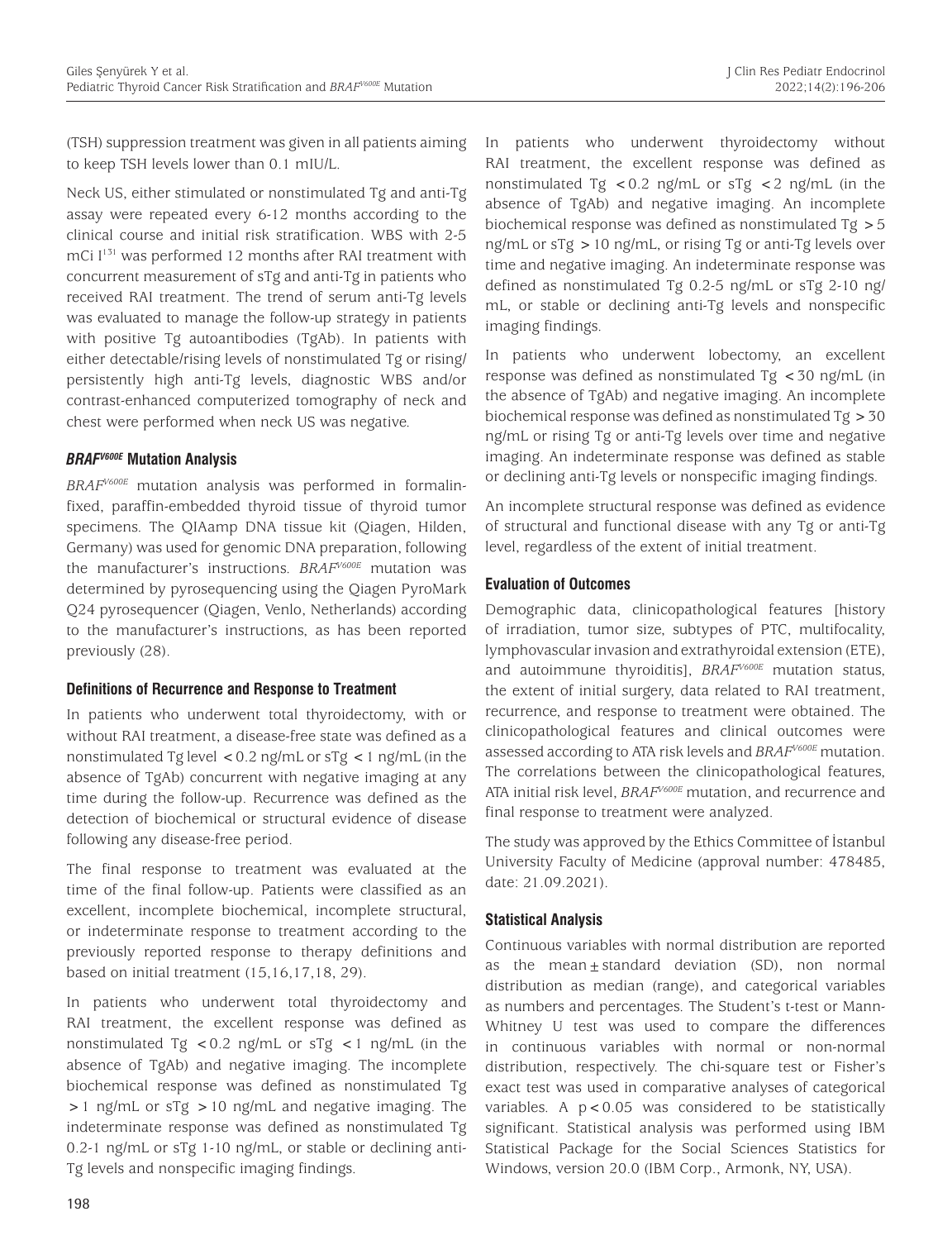# **Results**

## **Baseline Clinicopathological Characteristics and Treatment in Pediatric Patients with PTC**

The median age of the patients was 16 (5-18) years, with a female to male ratio of 55/15 (3.67:1). Eight (11%) patients had a history of head and neck irradiation. The majority (44/70, 63%) of the patients presented with a solitary thyroid nodule. Fifteen (21%) patients had palpable cervical lymph nodes at the time of initial diagnosis. Preoperative neck US revealed metastatic lymph nodes, in both the central and lateral neck in 15 (21%), lateral neck only in five (7%), and central neck only in three (4%) patients. Cytologic examination of FNAB specimens of suspicious thyroid nodules revealed Bethesda 6 cytology in 37 (52%), Bethesda 5 in 11 (16%), Bethesda 4 in 11 (16%), Bethesda 3 in seven (10%), and benign in four (6%) patients.

Total thyroidectomy was performed in 68 (97%) patients, whereas two (3%) patients underwent lobectomy. Lymph node dissection (LND), additional to total thyroidectomy, was done in 42 (60%) patients. The types of LND were TCND with MRND in 21 (50%), PCND in 18 (43%), and TCND only in three (7%) of 42 patients.

The median tumor size was 15 (3-50) mm. Histopathological examination revealed classical, follicular or aggressive variants of PTC in 28 (40%), 29 (41%), and 13 (19%) patients, respectively. Forty-one patients (59%) had multifocality, 17 (24%) ETE, 31 (44%) lymphovascular invasion, and 26 (37%) autoimmune thyroiditis. Lymph node metastasis was found in 28 (40%) patients. RAI treatment was performed in 52 (74%) patients with a median  $I^{131}$  dose of 125 (30-300 mCi). Distant metastasis to the lungs was detected in five (7%) patients on WBS after postoperative RAI treatment. The median follow-up was 6 (2-21.8) years.

Twenty locoregional recurrences developed in 12 (17%) patients during the follow-up. No recurrence at distant sites was observed. When the risk of locoregional recurrence according to clinicopathological factors was analyzed, classical variant of PTC  $(p=0.001)$ , ETE  $(p < 0.001)$ , lymphovascular invasion  $(p < 0.001)$ , and lymph node metastasis  $(p = 0.001)$  were significant risk factors (Table 1). The total dose of  $I^{131}$  administered for RAI treatment in patients who had recurrence was significantly higher than the patients with no recurrence  $(p < 0.001)$  (Table 1). There was no disease-related mortality.

## **ATA Initial Pediatric Risk Stratification**

According to the ATA initial pediatric risk stratification, 44 (63%), 14 (20%), and 12 (17%) patients were classified as low-, intermediate-, and high-risk, respectively. The comparison of clinicopathological features and clinical outcomes in ATA low-risk patients vs intermediate- and highrisk patients are summarized in Table 2. An ATA low-risk state was significantly associated with smaller tumor size, lower rates of aggressive variant PTC, multifocality, ETE, lymphovascular invasion, lymph node metastasis, LND, RAI treatment and locoregional recurrence, and a higher rate of follicular variant PTC (FVPTC) compared to paptients classified as ATA intermediate- and high-risk (Table 2). None of the ATA low-risk patients had distant metastasis, whereas lung metastasis was observed in 19% of ATA intermediateand high-risk patients  $(p=0.003)$ .

All intermediate- and high-risk patients underwent total thyroidectomy, whereas lobectomy was performed in two (4%) of 44 low-risk patients. The median total dose of administered I<sup>131</sup> was significantly higher in intermediateand high-risk vs low-risk patients (150 mCi vs 67.5 mCi, respectively;  $p < 0.001$ ) (Table 2).

## **Final Response to Treatment**

Response to treatment according to DRS at the end of followup revealed excellent response in 61 (87%), incomplete biochemical response in two (3%), indeterminate response in one (1%), and incomplete structural response (persistent disease) in six (9%) patients. Five of the six patients with persistent disease were ATA high-risk patients and the rate of persistent disease in the high-risk group was 42% (5/12). The rate of excellent response was 100%, 93%, and 33% in ATA low-, intermediate-, and high-risk levels, respectively. The rate of excellent response was significantly lower in ATA intermediate- and high-risk patients when compared to ATA low- risk patients (65.4% vs 100%, p < 0.001) (Table 2). When we compared the clinicopathological features in patients with and without excellent response, older age, FVPTC, unifocality, absence of lymphovascular invasion, initial lymph node metastasis or distant metastasis, and ATA lowrisk significantly predicted excellent response to treatment (Table 3). The total dose of  $I^{131}$  used for RAI treatment was lower in patients with excellent response compared to those without excellent response, but the difference did not achieve statistical significance  $(p=0.055)$  (Table 3). The patients who developed locoregional recurrences during the follow-up showed a significantly lower rate of excellent response to treatment at final follow-up compared to those without recurrences  $(50\% \text{ vs } 95\%, \text{ p} < 0.001)$  (Table 1).

#### *BRAFV600E* **Mutation Status**

*BRAFV600E* mutation was positive in 18 (33%) of 55 patients with available data. The median age of these 55 patients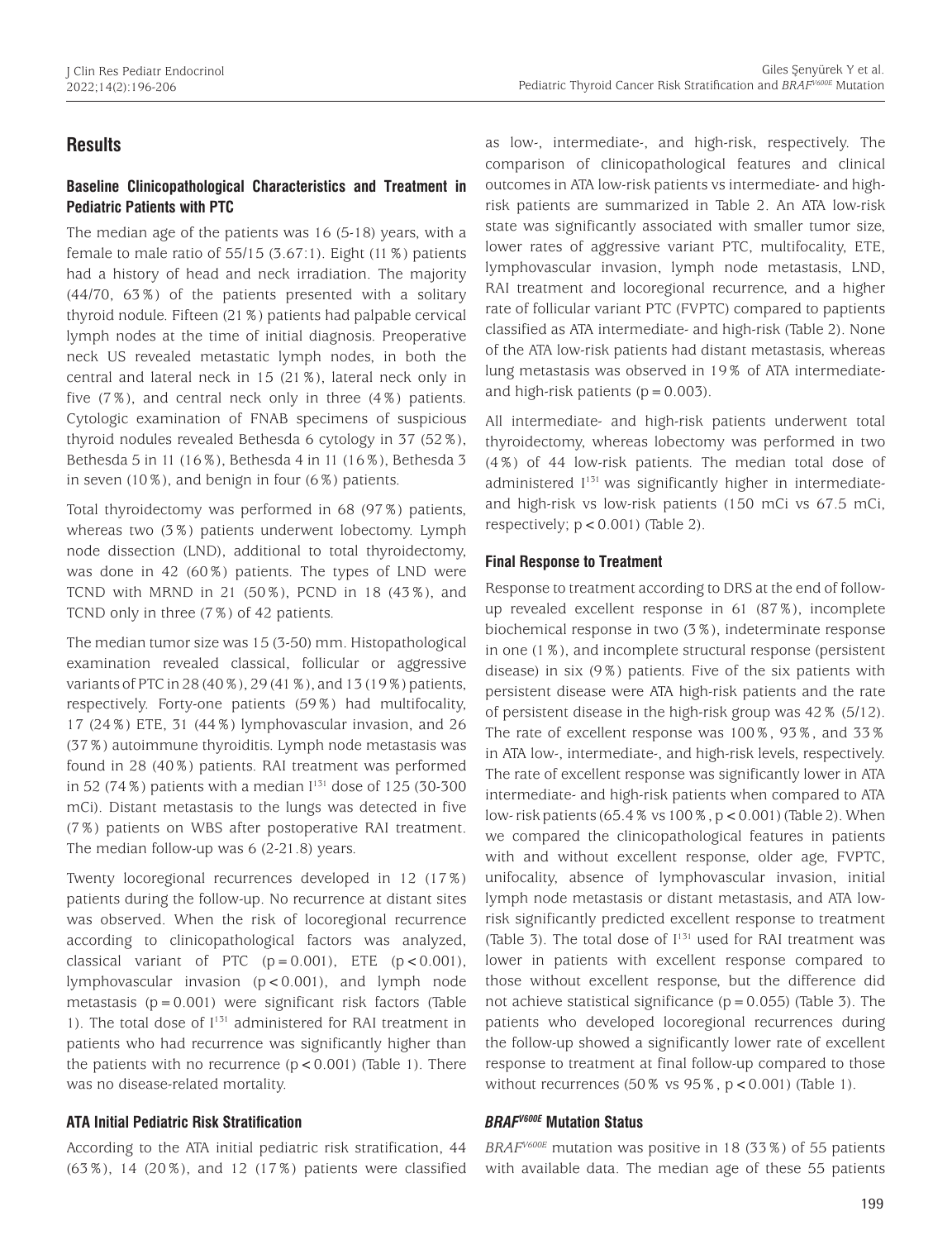was 16 (5-18) years. The median (range) tumor size was 14 (4-50) mm. The correlation between the *BRAFV600E* mutation status and clinicopathological features, ATA initial risk stratification, the extent of surgery and clinical outcomes are summarized in Table 4. Age, gender, history of irradiation and tumor size showed no significant difference between the patients with or without the mutation. Classical variant PTC was significantly associated with the presence of the  $BRAF<sup>V600E</sup>$  mutation ( $p = 0.01$ ), whereas the rate of FVPTC was significantly higher in *BRAFV600E* (-) patients compared to *BRAF<sup>V600E</sup>* (+) patients ( $p = 0.01$ ). The rate of the aggressive variant of PTC showed no significant difference between the  $BRAF<sup>V600E</sup>$  (+) and (-) patients. Although the rate of multifocality was higher in *BRAFV600E* (+) patients compared to *BRAFV600E* (-) patients, the difference did not achieve statistical significance (83% vs 57%, respectively; p=0.052). There was no correlation between *BRAFV600E* mutation and lymphovascular invasion, ETE, autoimmune thyroiditis, the extent of thyroidectomy, LND, lymph node metastasis, distant metastasis, and ATA initial risk levels (Table 4). The recurrence rate was significantly higher in *BRAFV600E* (+) patients compared to *BRAFV600E* (-) patients

 $(33\%$  vs  $3\%$ ,  $p=0.001$ ). A total of 14 recurrences were observed in six of 18 *BRAFV600E* (+) patients, whereas there was only one recurrence in one of 37 *BRAF<sup>V600E</sup>* (-) patients  $(p < 0.001)$ . The total dose of  $I<sup>131</sup>$  used for RAI treatment was significantly higher in *BRAFV600E* (+) compared to *BRAFV600E* (-) patients  $(p < 0.001)$ . The rate of excellent response in  $BRAF<sup>V600E</sup>$  (+) and (-) patients were  $83\%$  and  $92\%$ , respectively, and showed no significant difference  $(p=0.3)$ . The biochemical incomplete, indeterminate and structural incomplete response rates showed no significant difference between the *BRAFV600E* (+) and (-) patients (Table 4).

## **Discussion**

In our study, we found that all ATA low-risk and 93% of intermediate-risk patients had an excellent response to treatment at final follow-up. The presence of *BRAFV600E* mutation was highly predictive for locoregional recurrence but had no significant effect on the final rate of excellent response to treatment.

Thyroid cancer is rare in children, and there is a limited number of studies with a large number of patients. The

|                                                  | Recurrence $(+)$ (n = 12) | Recurrence $(\cdot)$ (n = 58) | $\mathbf{p}$ |
|--------------------------------------------------|---------------------------|-------------------------------|--------------|
| Median (range) age, years                        | $14.5(8-18)$              | $16(6-18)$                    | 0.3          |
| Gender, n (%)                                    |                           |                               |              |
| Female<br>Male                                   | 9(75)<br>3(25)            | 46 (79)<br>12(21)             | 0.7          |
| History of irradiation, n (%)                    | 0(0)                      | 8(14)                         | 0.1          |
| Tumor size, mm.                                  | 20.5 (9-42)               | $14(3-50)$                    | 0.1          |
| Histologic type, n (%)                           |                           |                               |              |
| Classical                                        | 10(83)                    | 18(31)                        | 0.001        |
| Folicular                                        | 0(0)                      | 29(50)                        | 0.001        |
| Aggresive                                        | 2(17)                     | 11(19)                        | 0.8          |
| Pathological features, n (%)                     |                           |                               |              |
| Multifocality                                    | 10(83)                    | 31 (53)                       | 0.056        |
| Extrathyroidial extension                        | 9(75)                     | 8(14)                         | 0.0001       |
| Lymphovascular invasion                          | 11(92)                    | 20(34)                        | < 0.001      |
| Autoimmune thyroiditis                           | 4(33)                     | 22 (38)                       | 0.6          |
| Total thyroidectomy, n (%)                       | 12 (100)                  | 56 (97)                       | 0.5          |
| Total LND, n (%)                                 | 10(83)                    | 32 (55)                       | 0.06         |
| $TCND + MRND, n (%)$                             | 10(83)                    | 11(19)                        | < 0.001      |
| Lymph node metastasis, n (%)                     | 10(83)                    | 18(31)                        | 0.001        |
| Distant metastasis, n (%)                        | 2(17)                     | 3(5)                          | 0.1          |
| ATA low risk, n (%)                              | 1(8)                      | 43 (74)                       | < 0.001      |
| RAI treatment, n (%)                             | 12 (100)                  | 40 (69)                       | 0.02         |
| Median (range) total I <sup>131</sup> dose (mCi) | 150 (60-300)              | $100(30-150)$                 | < 0.001      |
| Excellent response, n (%)                        | 6(50)                     | < 0.001<br>55 (95)            |              |

Association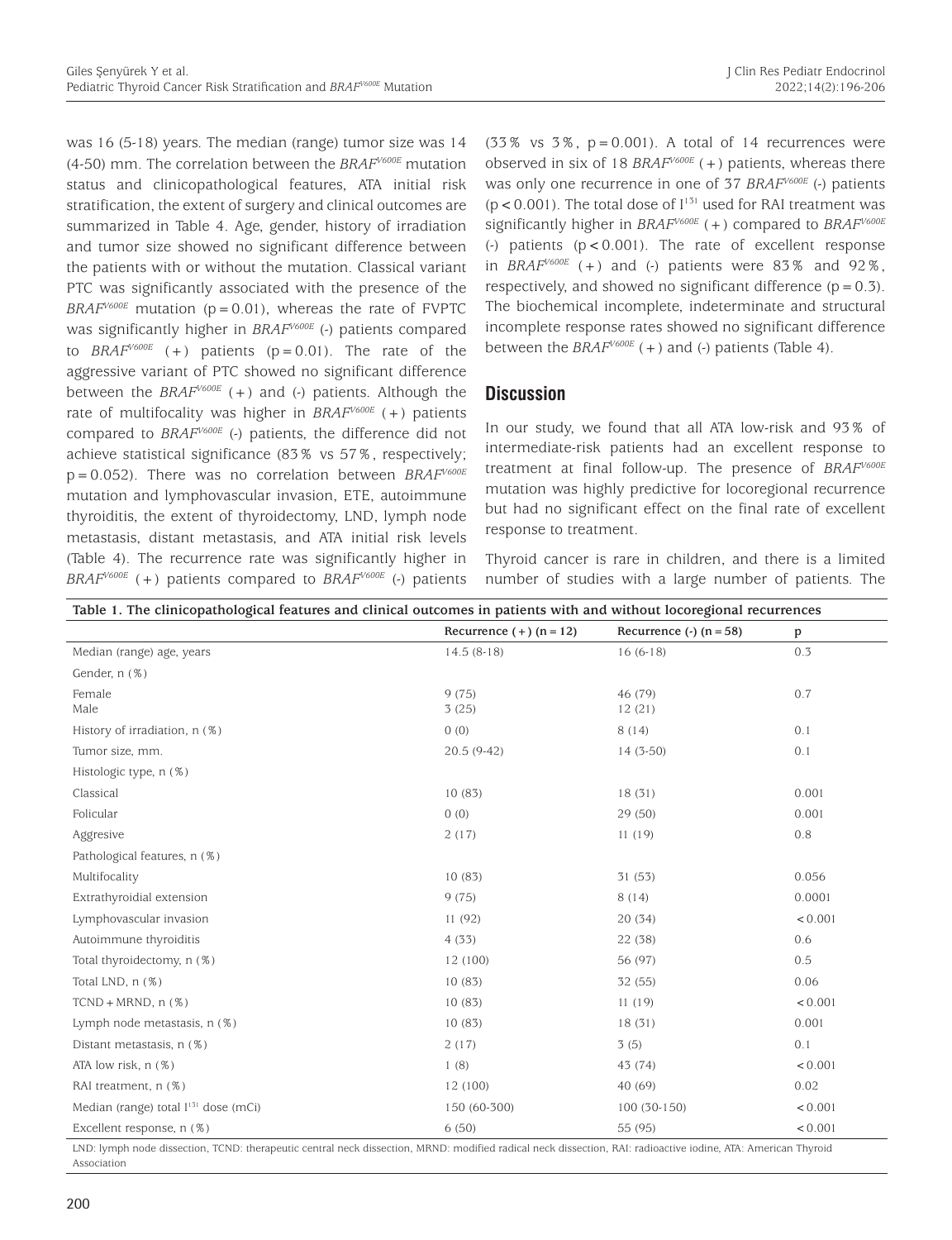initial presentation, clinical course, and mortality of PTC in children shows major differences compared to adult patients. The rate of multifocal disease ranged between 28% and 57%, ETE between 36% and 59%, central and/or lateral neck metastasis between 60% and 70%, and initial distant metastasis between 4.7% and 14.6% in pediatric DTC (14,24,30,31). Classical variants constitute the majority of PTC in pediatric and adolescent patients (13,14,24,30,31). Although the initial presentation of childhood DTC is more severe compared to adults, the long-term outcome is favorable, with very low mortality rates (3,7). We found a high rate (41%) of FVPTC in our cohort. In a former study from our instution, the rate of FVPTC was reported as 37.2% in adult PTC patients (32). The reported rates of FVPTC in pediatric PTC patients ranged between 10.4% and 36.8%, and was 22.7% in a large database study, which included 1,956 pediatric patients (24,30,31,33,34). The relatively

high rate of FVPTC in our pediatric patients might be an incidental finding in a particulary small cohort or might be a reflection of regional and environmental differences in PTC features.

The local or distant recurrence rates are reported to range between 15.9-34% in pediatric and adolescent DTC patients (13,14,30,35). Recurrence was significantly associated with multifocality, large tumors, palpable cervical lymph nodes, lymph node metastasis, ETE or distant metastasis at diagnosis in pediatric and adolescent PTC (30,35). In the study by Welch Dinauer et al (35), the authors showed that focality was the best predictor of recurrence by multivariate analysis. In our study, the increased rate of locoregional recurrence was significantly associated with classical variant PTC, ETE, lymphovascular invasion, lymph node metastasis, and the presence of *BRAFV600E* mutation. However, age, gender, autoimmune thyroiditis,

**Table 2. The comparison of the clinicopathological features, extent of surgery and clinical outcomes in ATA pediatric low-and intermediate/high-risk patients**

|                                                                                                                                                               | ATA low risk $(n = 44)$ | ATA intermediate and high risk $(n = 26)$ | p       |
|---------------------------------------------------------------------------------------------------------------------------------------------------------------|-------------------------|-------------------------------------------|---------|
| Median (range) age, years                                                                                                                                     | $16(6-18)$              | $15.5(5-18)$                              | 0.9     |
| Gender, n (%)                                                                                                                                                 |                         |                                           |         |
| Female<br>Male                                                                                                                                                | 35 (79.5)<br>9(20.5)    | 20 (77)<br>6(23)                          | 0.8     |
| History of irradiation, n (%)                                                                                                                                 | 8(18)                   | 0(0)                                      | 0.02    |
| Median (range) tumor size, mm                                                                                                                                 | $10.5(3-50)$            | $21(9-45)$                                | 0.001   |
| Histologic type, n (%)                                                                                                                                        |                         |                                           |         |
| Classical                                                                                                                                                     | 14 (32)                 | 14 (53.8)                                 | 0.07    |
| Folicular                                                                                                                                                     | 27(61)                  | 2(7.7)                                    | < 0.001 |
| Aggresive                                                                                                                                                     | 3(7)                    | 10(38.5)                                  | 0.001   |
| Pathological features, n (%)                                                                                                                                  |                         |                                           |         |
| Multifocality                                                                                                                                                 | 21 (48)                 | 20 (80)                                   | 0.017   |
| Extrathyroidial extension                                                                                                                                     | 0(0)                    | 17(65.4)                                  | < 0.001 |
| Lymphovascular invasion                                                                                                                                       | 7(16)                   | 24 (92.3)                                 | < 0.001 |
| Autoimmune thyroiditis                                                                                                                                        | 18(41)                  | 8(31)                                     | 0.4     |
| Total thyroidectomy, n (%)                                                                                                                                    | 42 (96)                 | 26 (100)                                  | 0.2     |
| Total LND, n (%)                                                                                                                                              | 17 (39)                 | 25 (96)                                   | < 0.001 |
| $TCND + MRND, n (%)$                                                                                                                                          | 1(2.3)                  | 20 (80)                                   | < 0.001 |
| Lymph node metastasis, n (%)                                                                                                                                  | 4(9)                    | 24 (92.3)                                 | < 0.001 |
| Distant metastasis, n (%)                                                                                                                                     | 0(0)                    | 5(19)                                     | 0.003   |
| RAI treatment, n (%)                                                                                                                                          | 26 (59)                 | 26 (100)                                  | < 0.001 |
| Median (range) total I <sup>131</sup> dose (mCi)                                                                                                              | 67.5 (30-300)           | 150 (50-300)                              | < 0.001 |
| Recurrence, n (%)                                                                                                                                             | 1(2.2)                  | 11(42.3)                                  | < 0.001 |
| Number of recurrences, n (%)                                                                                                                                  | 1(2.3)                  | 19 (73)                                   | 0.003   |
| Final DRS, n (%)                                                                                                                                              |                         |                                           |         |
| Excellent response                                                                                                                                            | 44 (100)                | 17(65.4)                                  | < 0.001 |
| Biochemical incomplete/indeterminate                                                                                                                          | 0(0)                    | 3(11.5)                                   | 0.047   |
| Structural incomplete                                                                                                                                         | 0(0)                    | 6(23.1)                                   | 0.002   |
| LND; lymph node dissection, TCND; therapeutic central neck dissection, MRND; modified radical neck dissection, RAL; radioactive jodine, ATA; American Thyroid |                         |                                           |         |

LND: lymph node dissection, TCND: therapeutic central neck dissection, MRND: modified radical neck dissection, RAI: radioactive iodine, ATA: American Thyroid Association, DRS: dynamic risk stratification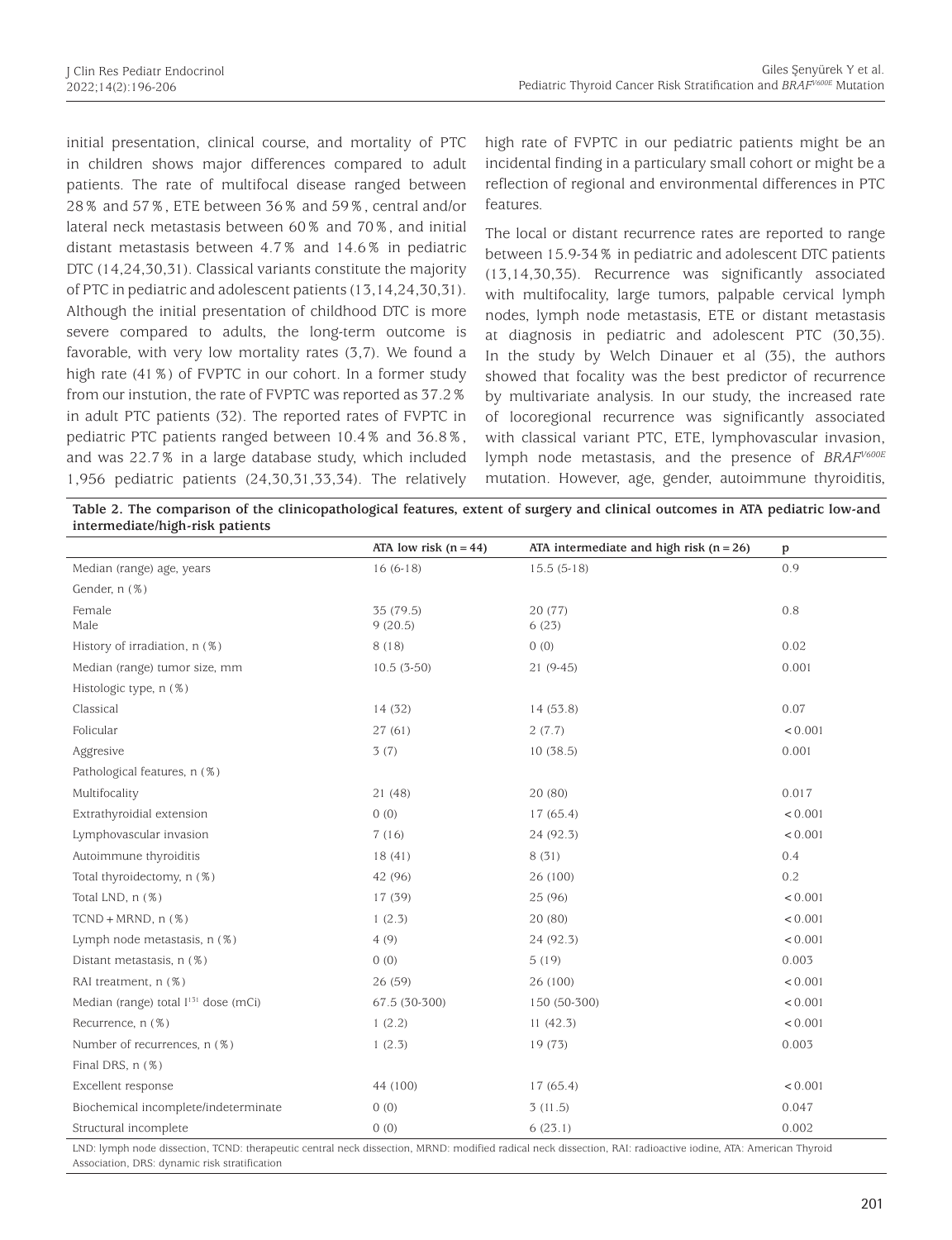tumor size, and distant metastasis were not significantly associated with local recurrence in our cohort. Although the rate of multifocality was approximately 1.5-fold higher in patients who developed locoregional recurrence compared to patients with no recurrence, the difference was not statistically significant.

Recently, the ATA recommended that pediatric PTC patients should be initially stratified into ATA pediatric low-, intermediate-, or high-risk levels, based on clinical presentation, tumor size, and evidence of regional invasion and metastasis to identify the patients at risk of persistent or recurrent cervical disease (1). The ATA's initial pediatric risk stratification system has been validated by several studies, and the findings of our study were similar to the results of these other studies (11,12,13,14,20). We observed significantly higher rates of locoregional recurrence and persistent disease in ATA intermediate- and high-risk patients compared to ATA low-risk patients.

The ATA 2015 Modified Risk Stratification System for adult DTC patients does not suggest a routine analysis of *BRAFV600E* status for initial risk stratification (8). However, *BRAFV600E* mutation has been included in the continuous risk scale for the assessment of the risk of structural disease in adults to help clinicians to perform proper risk stratification in cases where mutation information is available (8). The rate of mutation positivity exhibited great difference according to the age of the patient in a pediatric population and was very low in younger children (26,27). In the study by Nikita et al (27), 89% of *BRAFV600E* mutations were detected in patients older than 15 years and 11% in those younger than 15 years old. In our study, we observed that the median age of *BRAFV600E* (+) patients was older compared to *BRAFV600E* (-) patients, but the difference was not significant. The studies that evaluated the correlation between *BRAFV600E* mutation and histopathological features, the extent of disease, and prognosis in pediatric PTC patients showed that *BRAFV600E* mutation was not significantly associated with adverse histopathological features, lymph node metastasis, or distant metastasis and did not predict an aggressive clinical course, as it does in adult PTC (24,25,31,33). *BRAFV600E* mutation was found to be very frequent in classical variant PTC compared to non-classical variants in several studies (25,31,33). Similarly, we observed that the rate of classical variant PTC was approximately 2-fold higher in *BRAFV600E* (+) patients compared to *BRAFV600E* (-) patients, in our

| Table 3. The clinicopathological features and treatment in patients with and without excellent response to treatment                   |                                   |                                      |         |  |
|----------------------------------------------------------------------------------------------------------------------------------------|-----------------------------------|--------------------------------------|---------|--|
|                                                                                                                                        | Excellent response $(+)$ (n = 61) | Excellent response $(\cdot)$ (n = 9) | p       |  |
| Median (range) age, years                                                                                                              | $16(6-18)$                        | $13(5-18)$                           | 0.045   |  |
| Gender, n (%)                                                                                                                          |                                   |                                      |         |  |
| Female<br>Male                                                                                                                         | 49 (80)<br>12(20)                 | 6(67)<br>3(33)                       | 0.3     |  |
| History of irradiation, n (%)                                                                                                          | 8                                 | $\mathbf{O}$                         | 0.2     |  |
| Median (range) tumor size, mm                                                                                                          | $14(3-50)$                        | $20(9-45)$                           | 0.2     |  |
| Histologic type, n (%)                                                                                                                 |                                   |                                      |         |  |
| Classical                                                                                                                              | 22 (36)                           | 6(67)                                | 0.08    |  |
| Folicular                                                                                                                              | 29 (48)                           | 0(0)                                 | 0.007   |  |
| Aggresive                                                                                                                              | 10(16)                            | 3(33)                                | 0.2     |  |
| Pathological features, n (%)                                                                                                           |                                   |                                      |         |  |
| Multifocality                                                                                                                          | 32 (52)                           | 9(100)                               | 0.007   |  |
| Extrathyroidial extension                                                                                                              | 10(48)                            | 7(78)                                | < 0.001 |  |
| Lymphovascular invasion                                                                                                                | 23 (38)                           | 8 (89)                               | 0.004   |  |
| Autoimmune thyroiditis                                                                                                                 | 23 (239                           | 3 (339)                              | 0.8     |  |
| Total thyroidectomy, n (%)                                                                                                             | 59 (98)                           | 9(100)                               | 0.5     |  |
| Total LND, n (%)                                                                                                                       | 33 (54)                           | 9(100)                               | 0.008   |  |
| $TCND + MRND, n (%)$                                                                                                                   | 12(16)                            | 9(100)                               | < 0.001 |  |
| Lymph node metastasis, n (%)                                                                                                           | 19 (319                           | 9(100)                               | < 0.001 |  |
| Distant metastasis, n (%)                                                                                                              | 0(0)                              | 5(56)                                | < 0.001 |  |
| Recurrence, n (%)                                                                                                                      | 6(9.8)                            | 6(67)                                | < 0.001 |  |
| ATA low risk, n (%)                                                                                                                    | 44 (72)                           | 0(0)                                 | < 0.001 |  |
| RAI treatment, n (%)                                                                                                                   | 43 (70)                           | 9(100)                               | 0.06    |  |
| Median (range) total I <sup>131</sup> dose (mCi)                                                                                       | 100 (30-300)                      | 150 (50-300)                         | 0.055   |  |
| LND: lymph node dissection, TCND: therapeutic central neck dissection, MRND: modified radical neck dissection, RAI: radioactive iodine |                                   |                                      |         |  |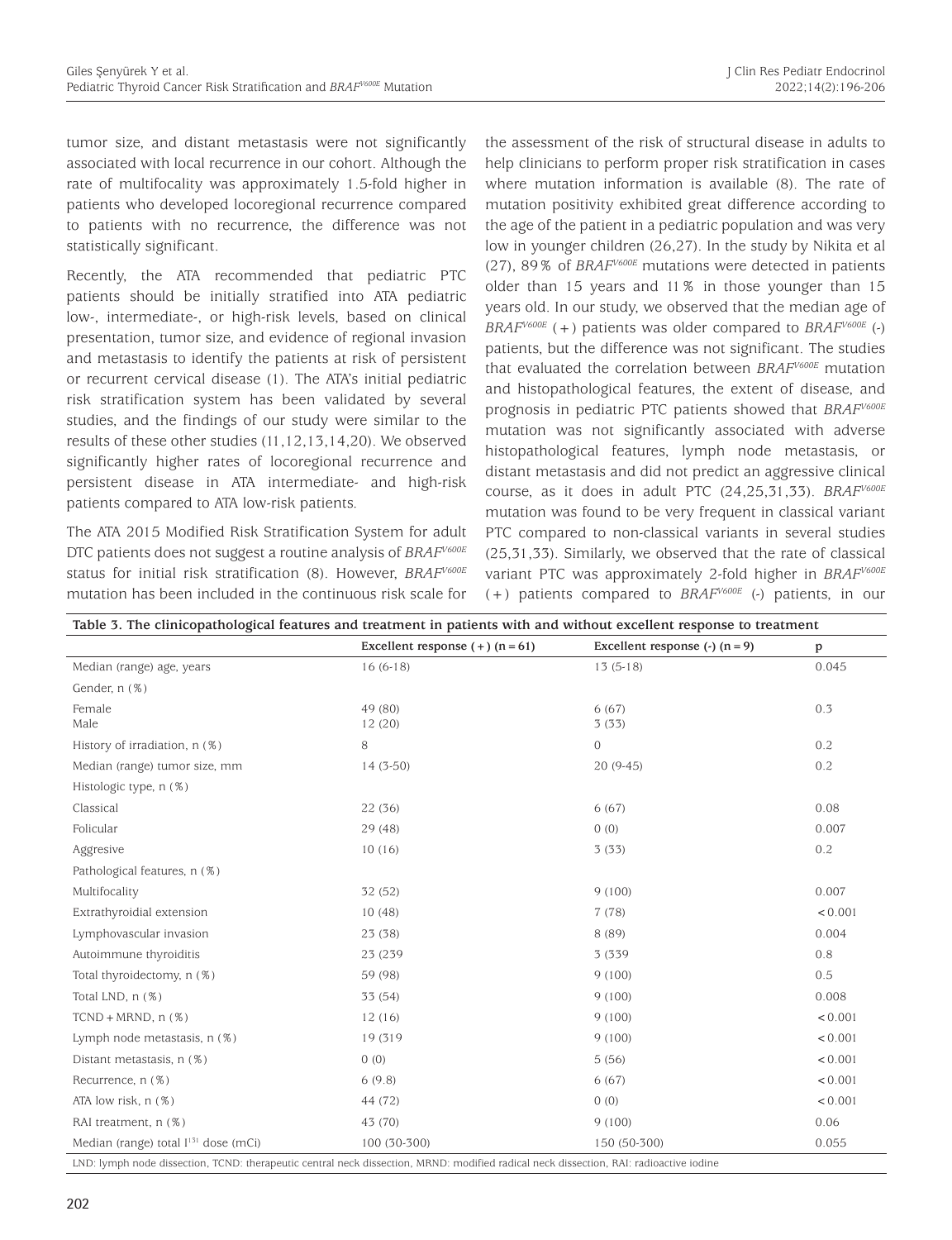study. Geng et al (24) showed that the *BRAFV600E* mutation was significantly associated with both a low AJCC and low AMES tumor stage. The authors reported the rates of *BRAFV600E* mutation as 63.6%, 40%, and 22.2% in ATA low- , intermediate-, and high-risk patients, respectively, with no statistical difference according to the risk level (24). In our study, we also found no significant correlation between the *BRAFV600E* mutation and ATA pediatric initial risk levels. Nor did we observe any significant correlation between the *BRAFV600E* mutation and adverse histopathological features and initial presentation of PTC. Although, *BRAFV600E* mutation was not associated with unfavorable clinicopathological risk factors initially, we observed that it was a significant predictive factor for recurrence in our patients. In our study, the rates of locoregional recurrence in *BRAFV600E* (+) vs (-) patients were 33% vs 3%, respectively.

The DRS has been proposed for re-staging patients according to response to treatment by re-evaluating the clinical, biochemical, imaging, and cytopathologic findings at any time during follow-up (8,15,16,17,18). The DRS has been validated in patients treated with total thyroidectomy and RAI treatment, and a modified DRS system could also be applied to DTC patients who underwent lobectomy or total thyroidectomy without RAI ablation (15,18,29).

Sohn et al (20) showed that the prevalence of structural persistent disease increased as ATA initial risk classification increased in pediatric DTC. Other studies have reported that low-risk patients had the highest probability of an excellent response to initial treatment while high-risk patients had the highest probability of incomplete structural response and the lowest probability of an excellent response (13,14). Our findings were compatible with these studies. We found the

| Table 4. The comparison of clinicopathological features, extent of surgery, ATA initial risk stratification, and response to |  |  |
|------------------------------------------------------------------------------------------------------------------------------|--|--|
| treatment according to $BRAFV600E$ mutation status                                                                           |  |  |

|                                                     | $BRAF^{V600E}$ (+) (n = 18) | $BRAF^{V600E}$ (-) (n = 37) | p       |
|-----------------------------------------------------|-----------------------------|-----------------------------|---------|
| Median (range) age, years                           | $16(14-18)$                 | $15(5-18)$                  | 0.064   |
| Gender, n (%)                                       |                             |                             |         |
| Female<br>Male                                      | 15 (83)<br>3(17)            | 29 (78.4)<br>8(21.6)        | 0.6     |
| History of irradiation, n (%)                       | 0(0)                        | 6(16)                       | 0.07    |
| Median (range) tumor size, mm                       | $15(6-50)$                  | $14(4-50)$                  | 0.4     |
| Histologic type, n (%)                              |                             |                             |         |
| Classical                                           | 11(61)                      | 10(27)                      | 0.01    |
| Folicular                                           | 4(22)                       | 21 (57)                     | 0.01    |
| Aggresive                                           | 3(7)                        | 6(16)                       | 0.9     |
| Pathological features, n (%)                        |                             |                             |         |
| Multifocality                                       | 15 (83)                     | 21 (57)                     | 0.052   |
| Extrathyroidial extension                           | 6(33)                       | 8 (22)                      | 0.3     |
| Lymphovascular invasion                             | 10(55)                      | 12(32)                      | 0.1     |
| Autoimmune thyroiditis                              | 8(44)                       | 14 (38)                     | 0.6     |
| Total thyroidectomy, n (%)                          | 18 (100)                    | 36 (97)                     | 0.48    |
| Total LND, n (%)                                    | 12 (67)                     | 23(62)                      | 0.75    |
| $TCND + MRND, n(\%)$                                | 6(33)                       | 10(27)                      | 0.6     |
| Lymph node metastasis, n (%)                        | 9(50)                       | 13 (35)                     | 0.2     |
| Distant metastasis, n (%)                           | 0(0)                        | 3(8)                        | 0.2     |
| ATA low risk, n (%)                                 | 10(55)                      | 27(73)                      | 0.1     |
| $RAI†$ treatment, n $(\%)$                          | 16 (89)                     | 25(68)                      | 0.09    |
| Median (range) total dose of I <sup>131</sup> (mCi) | 150 (100-300)               | 75 (30-250)                 | 0.001   |
| Patients with recurrence, n (%)                     | 6(33)                       | 1(3)                        | 0.001   |
| Number of recurrences, n (%)                        | 14 (78)                     | 1(3)                        | < 0.001 |
| DRS Response to treatment, n (%)                    |                             |                             |         |
| Excellent                                           | 15 (83)                     | 34 (92)                     | 0.3     |
| Biochemical incomplete/indeterminate                | 2(11)                       | 1(2.7)                      | 0.2     |
| Structural incompelete                              | 1(6)                        | 2(5.3)                      | 0.9     |

LND: lymph node dissection, TCND: therapeutic central neck dissection, MRND: modified radical neck dissection, RAI† : radioactive iodine, ATA: American Thyroid Association, DRS: dynamic risk stratification performed at the end of the folllow up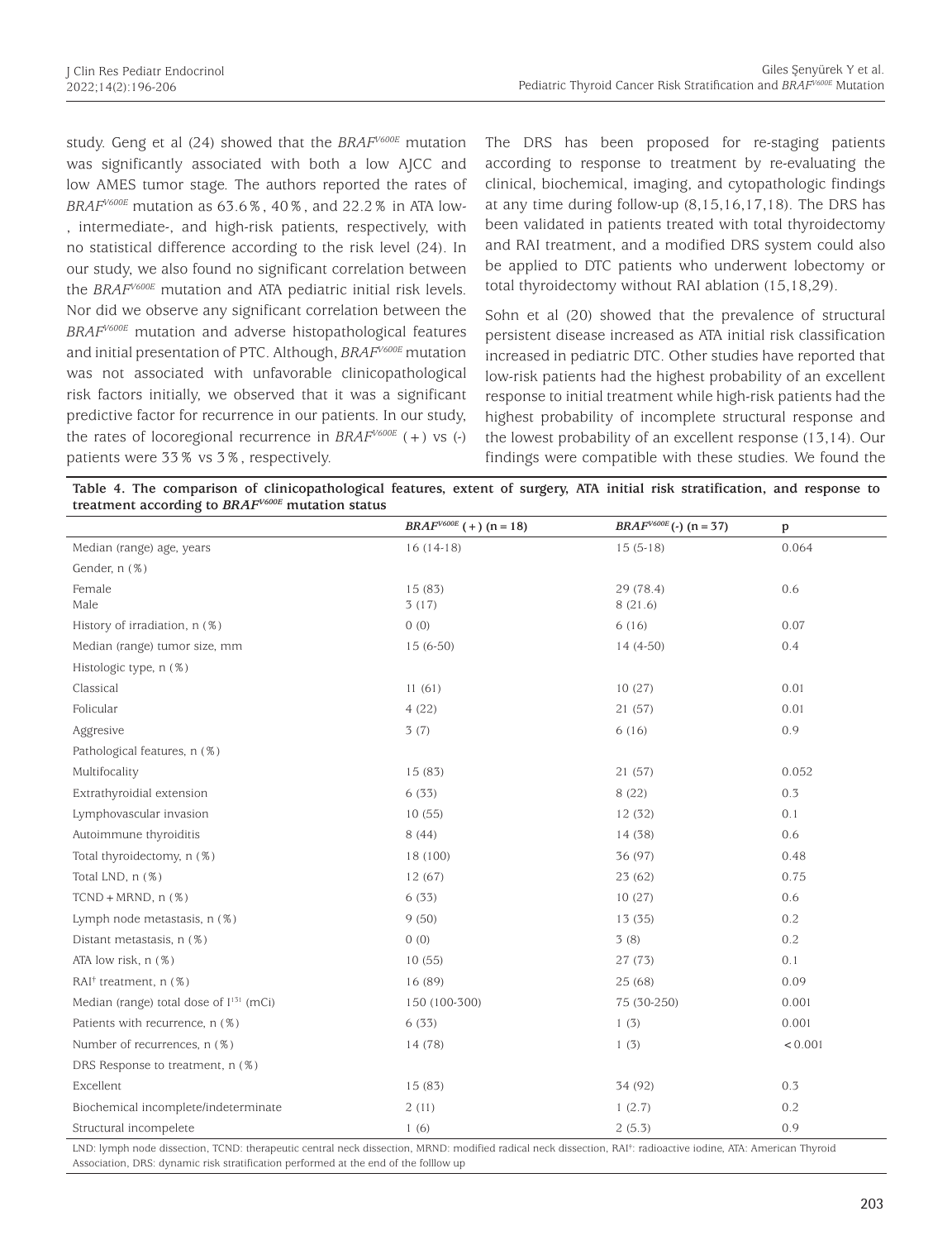rate of excellent response to be 100%, 93% and 33% in ATA low-, intermediate- and high-risk patients, respectively. In our study, excellent response to treatment was significantly associated with ATA low-risk, older age, FVPTC, unifocal tumors with no invasion and metastasis, and no recurrences during the follow-up.

The impact of *BRAFV600E* mutation status on response to treatment evaluated by DRS has not been previously investigated in pediatric PTC patients. When we analyzed the response to treatment in *BRAFV600E* (+) and (-) patients, no significant difference was found between the two groups in respect of excellent response to treatment at final follow-up. Although the rate of biochemical incomplete/indeterminate response was higher in *BRAFV600E* (+) patients compared to *BRAFV600E* (-) patients, the difference was not statistically significant (11 % vs  $2.7$  %,  $p = 0.2$ ). Our findings suggest that *BRAFV600E* mutation might be associated with a higher rate of locoregional recurrence but probably do not increase the long-term risk of incomplete structural response to treatment.

Some studies have reported that younger age was found to be associated with initial high risk and recurrent/persistent disease in pediatric PTC, while others found no correlation with age and prognosis (12,36,37,38,39). We observed that older age was significantly associated with excellent response to treatment. Gender was not associated with either the initial risk stratification or response to treatment in our study and this finding was compatible with the studies in the literature (36,37,38,39).

## **Study Limitations**

This study has some limitations. This is a retrospective study with a relatively small sample size. Pediatric DTC is a rare disease, and studies reporting outcomes of more than 100 children are few. There is the possibility of selection bias as all of the patients in this study were treated in a single tertiary referral center. *BRAFV600E* analysis was performed in 78.5% of the cohort. The small sample size might be insufficient to determine the correlation between *BRAFV600E* mutation and recurrence or response to treatment.

# **Conclusion**

We showed that ATA initial pediatric risk stratification effectively predicted the risk of recurrent and persistent disease and final response to treatment in PTC patients ≤18 years old. All ATA low-risk and 93% of intermediaterisk patients had an excellent response to treatment at final follow-up. The presence of *BRAFV600E* mutation was highly predictive for locoregional recurrence but had no significant effect on the final rate of excellent response to treatment. During initial risk evaluation of pediatric PTC patients, investigation of *BRAFV600E* mutation status in addition to ATA initial stratification might provide a better estimate of the probability of recurrence in those patients in whom *BRAFV600E* mutation status can be determined. Further studies with a large number of patients are needed to determine the role of the *BRAFV600E* mutation on recurrence and response to treatment in pediatric PTC.

## **Ethics**

**Ethics Committee Approval:** The study was approved by the Ethics Committee of İstanbul University Faculty of Medicine (approval number: 478485, date: 21.09.2021).

**Informed Consent:** Retrospective study.

**Peer-review:** Externally peer-reviewed.

## **Authorship Contributions**

Surgical and Medical Practices: Yasemin Giles Şenyürek, Yalın İşcan, İsmail Cem Sormaz, Şükran Poyrazoğlu, Fatih Tunca, Concept: Yasemin Giles Şenyürek, Yalın İşcan, Fatih Tunca, Design: Yasemin Giles Şenyürek, Fatih Tunca, Data Collection or Processing: Yasemin Giles Şenyürek, Yalın İşcan, İsmail Cem Sormaz, Analysis or Interpretation: Yasemin Giles Şenyürek, Fatih Tunca, Literature Search: Yasemin Giles Şenyürek, Şükran Poyrazoğlu, Writing: Yasemin Giles Şenyürek, Fatih Tunca.

**Financial Disclosure:** The authors declared that this study received no financial support.

## **References**

- 1. Francis GL, Waguespack SG, Bauer AJ, Angelos P, Benvenga S, Cerutti JM, Dinauer CA, Hamilton J, Hay ID, Luster M, Parisi MT, Rachmiel M, Thompson GB, Yamashita S; American Thyroid Association Guidelines Task Force. Management Guidelines for Children with Thyroid Nodules and Differentiated Thyroid Cancer. Thyroid 2015;25:716-759.
- 2. Drozd V, Saenko V, Branovan DI, Brown K, Yamashita S, Reiners C. A search for causes of rising incidence of differentiated thyroid cancer in children and adolescents after Chernobyl and Fukushima: Comparison of the clinical features and their relevance for treatment and prognosis. Int J Environ Res Public Health 2021;18:3444.
- 3. Vaccarella S, Lortet-Tieulent J, Colombet M, Davies L, Stiller CA, Schüz J, Togawa K, Bray F, Franceschi S, Dal Maso L, Steliarova-Foucher E; IICC-3 contributors. Global patterns and trends in incidence and mortality of thyroid cancer in children and adolescents: a population-based study. Lancet Diabetes Endocrinol 2021;9:144-152. Epub 2021 Jan 19
- 4. Bleyer WA. Cancer in older adolescents and young adults: epidemiology, diagnosis, treatment, survival, and importance of clinical trials. Med Pediatr Oncol 2002;38:1-10.
- 5. Bernier MO, Withrow DR, Berrington de Gonzalez A, Lam CJK, Linet MS, Kitahara CM, Shiels MS. Trends in pediatric thyroid cancer incidence in the United States, 1998-2013. Cancer 2019;125:2497-2505. Epub 2019 Apr 23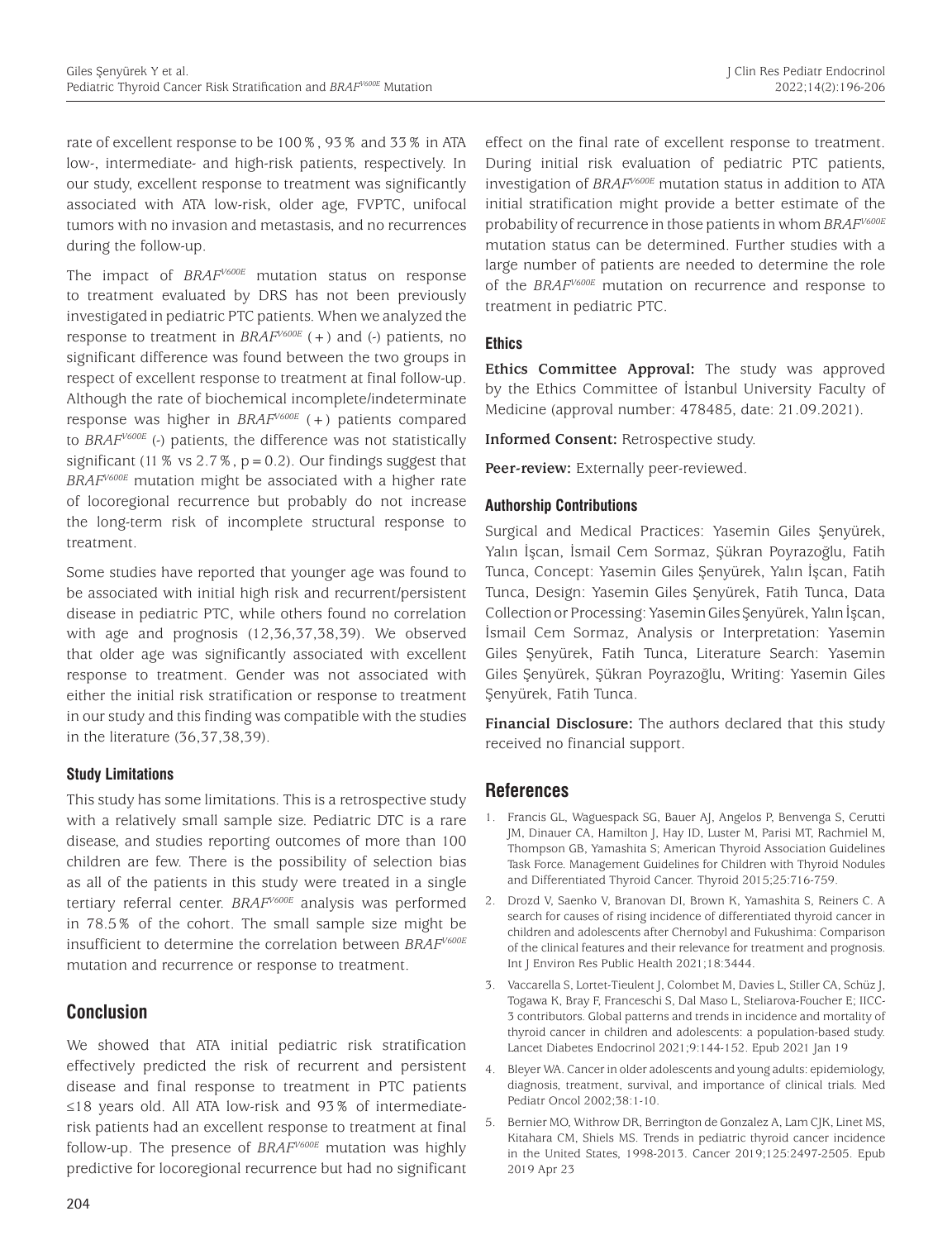- 6. Rivkees SA, Mazzaferri EL, Verburg FA, Reiners C, Luster M, Breuer CK, Dinauer CA, Udelsman R. The treatment of differentiated thyroid cancer in children: Emphasis on surgical approach and radioactive iodine therapy. Endocr Rev 2011;32:798-826. Epub 2011 Aug 31
- 7. Qian ZJ, Jin MC, Meister KD, Megwalu UC. Pediatric thyroid cancer ıncidence and mortality trends in the United States, 1973-2013. JAMA Otolaryngol Head Neck Surg 2019;145:617-623.
- 8. Haugen BR, Alexander EK, Bible KC, Doherty GM, Mandel SJ, Nikiforov YE, Pacini F, Randolph GW, Sawka AM, Schlumberger M, Schuff KG, Sherman SI, Sosa JA, Steward DL, Tuttle RM, Wartofsky L. 2015 American Thyroid Association Management Guidelines for Adult Patients with Thyroid Nodules and Differentiated Thyroid Cancer: The American Thyroid Association Guidelines Task Force on Thyroid Nodules and Differentiated Thyroid Cancer. Thyroid 2016;26:1-133.
- 9. Amin M, Edge S, Greene F. AJCC cancer staging manual. 8th. New York, Springer, 2017.
- 10. Karapanou O, Tzanela M, Rondogianni P, Dacou-Voutetakis C, Chiotis D, Vlassopoulou B, Vassiliadi D, Kanaka-Gantenbein C, Tsagarakis S. Long-term outcome of differentiated thyroid cancer in children and young adults: risk stratification by ATA criteria and assessment of preablation stimulated thyroglobulin as predictors of disease persistence. Endocrine 2020;70:566-574. Epub 2020 Jun 13
- 11. Pires BP, Alves PA Jr, Bordallo MA, Bulzico DA, Lopes FP, Farias T, Dias F, Lima RA, Santos Gisler IC, Coeli CM, Carvalhaes de Oliveira RV, Corbo R, Vaisman M, Vaisman F. Prognostic factors for early and longterm remission in pediatric differentiated thyroid carcinoma: The role of sex, age, clinical presentation, and the newly proposed American Thyroid Association Risk Stratification System. Thyroid 2016;26:1480- 1487. Epub 2016 Sep 22
- 12. Lazar L, Lebenthal Y, Segal K, Steinmetz A, Strenov Y, Cohen M, Yaniv I, Yackobovitch-Gavan M, Phillip M. Pediatric thyroid cancer: postoperative classifications and response to ınitial therapy as prognostic factors. J Clin Endocrinol Metab 2016;101:1970-1979. Epub 2016 Mar 1
- 13. Sung TY, Jeon MJ, Lee YH, Lee YM, Kwon H, Yoon JH, Chung KW, Kim WG, Song DE, Hong SJ. Initial and dynamic risk stratification of pediatric patients with differentiated thyroid cancer. J Clin Endocrinol Metab 2017;102:793-800.
- 14. Kim K, Kim WW, Choi JB, Kim MJ, Lee CR, Lee J, Kang SW, Nam KH, Chung WY, Jeong JJ. Usefulness of dynamic risk stratification in pediatric patients with differentiated thyroid carcinoma. Ann Surg Treat Res 2018;95:222-229. Epub 2018 Sep 28
- 15. Tuttle RM, Tala H, Shah J, Leboeuf R, Ghossein R, Gonen M, Brokhin M, Omry G, Fagin JA, Shaha A. Estimating risk of recurrence in differentiated thyroid cancer after total thyroidectomy and radioactive iodine remnant ablation: using response to therapy variables tomodify the initial risk estimates predicted by the new American Thyroid Association staging system. Thyroid 2010;20:1341-1349. Epub 2010 Oct 29
- 16. Vaisman F, Momesso D, Bulzico DA, Pessoa CH, Dias F, Corbo R, Vaisman M, Tuttle RM. Spontaneous remission in thyroid cancer patients after biochemical incomplete response to initial therapy. Clin Endocrinol (Oxf) 2012;77:132-138.
- 17. Castagna MG, Maino F, Cipri C, Belardini V, Theodoropoulou A, Cevenini G, Pacini F. Delayed risk stratification, to include the response to initial treatment (surgery and radioiodine ablation), has better outcome predictivity in differentiated thyroid cancer patients. Eur J Endocrinol 2011;165:441-446. Epub 2011 Jul 12
- 18. Pitoia F, Bueno F, Urciuoli C, Abelleira E, Cross G, Tuttle RM. Outcomes of patients with differentiated thyroid cancer risk-stratified according to the American Thyroid Association and Latin American Thyroid Society risk of recurrence classification systems. Thyroid 2013;23:1401-1407. Epub 2013 Jul 25
- 19. Zanella AB, Scheffel RS, Nava CF, Golbert L, Laurini de Souza Meyer E, Punales M, Gonçalves I, Dora JM, Maia AL. Dynamic risk stratification in the follow-up of children and adolescents with differentiated thyroid cancer. Thyroid 2018;28:1285-1292.
- 20. Sohn SY, Kim YN, Kim HI, Kim TH, Kim SW, Chung JH. Validation of dynamic risk stratification in pediatric differentiated thyroid cancer. Endocrine 2017;58:167-175. Epub 2017 Aug 18
- 21. Tufano RP, Teixeira GV, Bishop J, Carson KA, Xing M. BRAF mutation in papillary thyroid cancer and its value in tailoring initial treatment: A systematic review and meta-analysis. Medicine (Baltimore) 2012;91:274-286.
- 22. Wang Z, Chen JQ, Liu JL, Qin XG. Clinical impact of BRAF mutation on the diagnosis and prognosis of papillary thyroid carcinoma: A systematic review and meta-analysis. Eur J Clin Invest 2016;46:146- 157. Epub 2016 Jan 18
- 23. Galuppini F, Vianello F, Censi S, Barollo S, Bertazza L, Carducci S, Colato C, Manso J, Rugge M, Iacobone M, Watutantrige Fernando S, Pennelli G, Mian C. Differentiated thyroid carcinoma in pediatric age: Genetic and clinical scenario. Front Endocrinol (Lausanne) 2019;10:552.
- 24. Geng J, Wang H, Liu Y, Tai J, Jin Y, Zhang J, He L, Fu L, Qin H, Song Y, Su J, Zhang A, Wen X, Guo Y, Ni X. Correlation between BRAF V600E mutation and clinicopathological features in pediatric papillary thyroid carcinoma. Sci China Life Sci 2017;60:729-738. Epub 2017 Jun 15
- 25. Hardee S, Prasad ML, Hui P, Dinauer CA, Morotti RA. Pathologic characteristics, natural history, and prognostic ımplications of BRAFV600E mutation in pediatric papillary thyroid carcinoma. Pediatr Dev Pathol 2017;20:206-212. Epub 2017 Feb 8
- 26. Poyrazoğlu Ş, Bundak R, Baş F, Yeğen G, Şanlı Y, Darendeliler F. Clinicopathological characteristics of papillary thyroid cancer in children with emphasis on pubertal status and association with BRAF V600E mutation. J Clin Res Pediatr Endocrinol 2017;9:185-193. Epub 2017 Jan 12
- 27. Nikita ME, Jiang W, Cheng SM, Hantash FM, McPhaul MJ, Newbury RO, Phillips SA, Reitz RE, Waldman FM, Newfield RS. Mutational analysis in pediatric thyroid cancer and correlations with age, ethnicity, and clinical presentation. Thyroid 2016;26:227-234. Epub 2016 Jan 7
- 28. Vaughn CP, Zobell SD, Furtado LV, Baker CL, Samowitz WS. Frequency of KRAS, BRAF, and NRAS mutations in colorectal cancer. Genes Chromosomes Cancer 2011;50:307-312. Epub 2011 Feb 8
- 29. Momesso DP, Tuttle RM. Update on differentiated thyroid cancer staging. Endocrinol Metab Clin North Am 2014;43:401-421.
- 30. Grigsby PW, Gal-or A, Michalski JM, Doherty GM. Childhood and adolescent thyroid carcinoma. Cancer 2002;95:724-729.
- 31. Henke LE, Perkins SM, Pfeifer JD, Ma C, Chen Y, DeWees T, Grigsby PW. BRAF V600E mutational status in pediatric thyroid cancer. Pediatr Blood Cancer 2014;61:1168-1172. Epub 2014 Mar 27
- 32. Tunca F, Sormaz IC, Iscan Y, Senyurek YG, Terzioglu T. Comparison of histopathological features and prognosis of classical and follicular variant papillary thyroid carcinoma. J Endocrinol Invest 2015;38:1327- 1334. Epub 2015 Aug 18
- 33. Givens DJ, Buchmann LO, Agarwal AM, Grimmer JF, Hunt JP. BRAF V600E does not predict aggressive features of pediatric papillary thyroid carcinoma. Laryngoscope 2014;124:389-393. Epub 2014 Apr 29
- 34. Lerner J, Goldfarb M. Follicular variant papillary thyroid carcinoma in a pediatric population. Pediatr Blood Cancer 2015;62:1942-1946. Epub 2015 Jul 1
- 35. Welch Dinauer CA, Tuttle RM, Robie DK, McClellan DR, Svec RL, Adair C, Francis GL. Clinical features associated with metastasis and